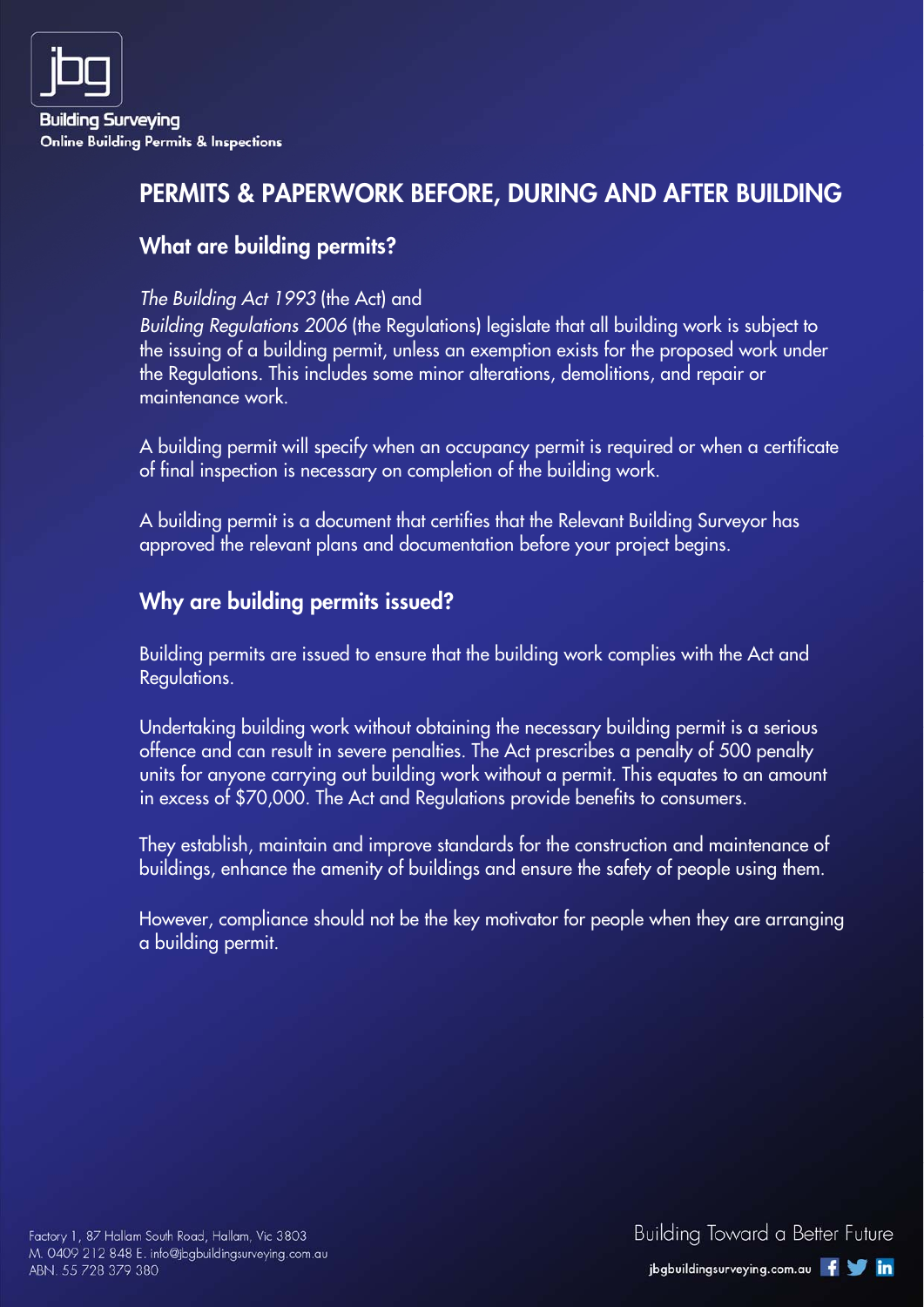

## Why obtain a building permit?

Obtaining a building permit ensures:

- The required building practitioners are registered and carry the required insurance(s)
- Adequate documentation is prepared to enable compliant construction of the proposed building
- An independent review of building documentation occurs
- Key stages of the work are independently inspected
- Your building is independently assessed as suitable for occupation.

Other benefits for owners include compliance with building legislation prior to building work commencing.

#### Are there exemptions?

The Regulations provide exemptions from the requirement to obtain a building permit for some works that are generally minor in nature. Examples of exemptions may include pergolas associated with houses, garden sheds with a floor area less than  $10\mathsf{m}^2$  and repair work done for maintenance purposes, such as replacing rotted weatherboards.

Please note: These exemptions do not relate to town planning or other statutory approvals.

It is suggested that you seek advice from your local council whenever building work is proposed, to confirm whether a building permit or planning permit is required.

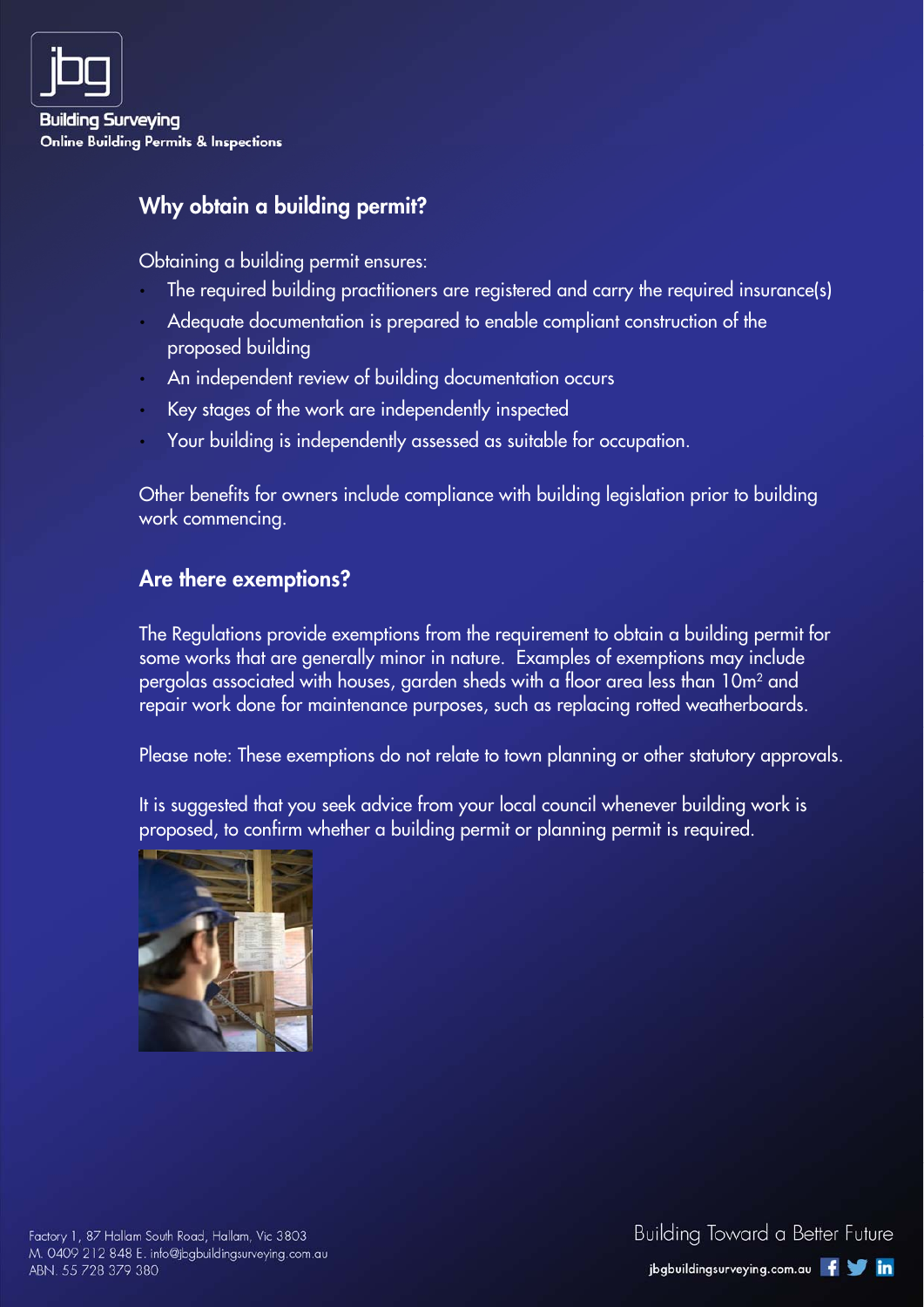

# How do I apply for a building permit?

Before applying for a building permit, you need to choose a building surveyor. You may choose either a municipal building surveyor or a private building surveyor.

Your architect or builder can apply on your behalf for the permit but you must first authorise the architect or builder in writing to make the application.

Do not sign a blank form authorising others to obtain all permits for you and always check that a permit has been issued before any work commences.

Applying for a permit requires you to:

- apply for the building permit through your choice of a municipal or private building surveyor
- pay the appropriate fee, building permit levy and submit an online copy of drawings, specifications and allotment plans along with the completed application form and other prescribed information.

## What is the process?

Once your building permit application has been lodged with a building surveyor, they will check for compliance with the Act and Regulations and can then decide to issue a building permit with or without conditions.

In some instances they may refuse to issue a permit. If a permit is refused, you can either alter the application to comply with the Regulations or appeal the refusal of the permit to the Building Appeals Board.

The building permit issued may be a permit for the whole of the proposed building work or for a stage of the proposed building work. The building surveyor cannot issue the building permit until any required consent of a reporting authority is received.

The consent could be in relation to such matters as building over an easement or the siting of a carport. A building permit cannot be issued until a relevant planning permit (if required) is obtained.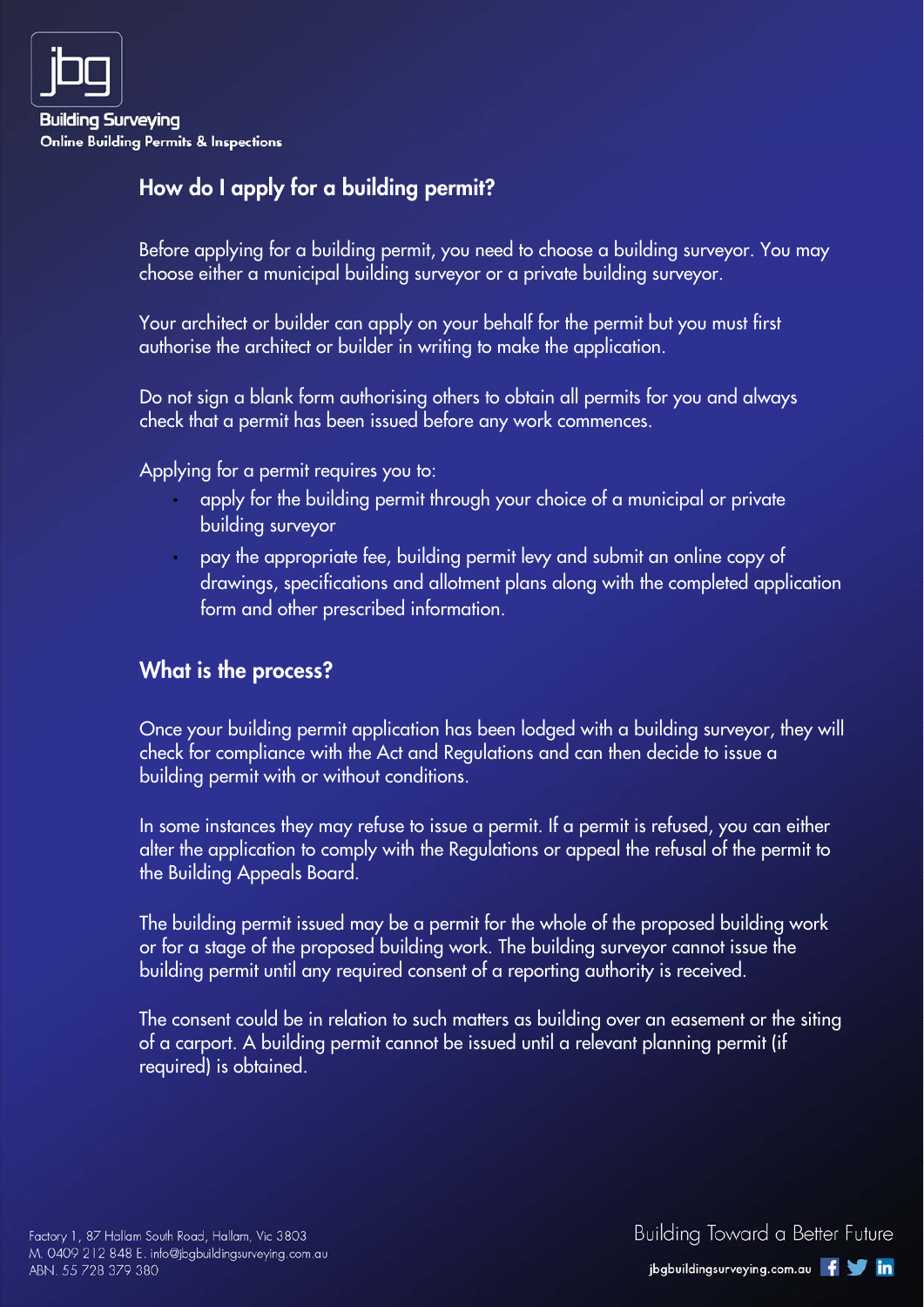

The building surveyor who issues the permit must follow the project through to the end, carrying out building inspections and issuing an occupancy permit or a certificate of final inspection on completion of your building work.

The building surveyor must specify on the building permit the mandatory inspections that will be required throughout the course of the building work. There are no restrictions preventing the building surveyor from varying the required inspections or carrying out additional inspections, if they deem this to be necessary.

If you intend to carry out building work close to an adjoining neighbour's property the building surveyor can, in some cases, require you to perform work to protect your neighbour's property. This may include obtaining the appropriate insurance cover for the building work prior to commencing the protection work. This is generally determined during the building permit application process.

Protection work cannot commence until the adjoining owner has agreed to the proposed protection work.



## What is the difference between building permits and planning permits?

Building permits relate specifically to the carrying out of building construction. However, there are times when a planning permit may also be required.

Planning permits are legal documents giving permission for a land use or development, and may be required by your local council. If a planning permit is required, it must be obtained before a building permit can be issued, however, both applications can be made at the same time.

The documentation for the proposed building submitted in support of an application for a planning and building permit must be consistent in design. A planning permit does not remove the need to obtain a building permit. The best way to find out whether you need a planning permit is to contact your local council's Town Planning Office.

Building Toward a Better Future jbgbuildingsurveying.com.au f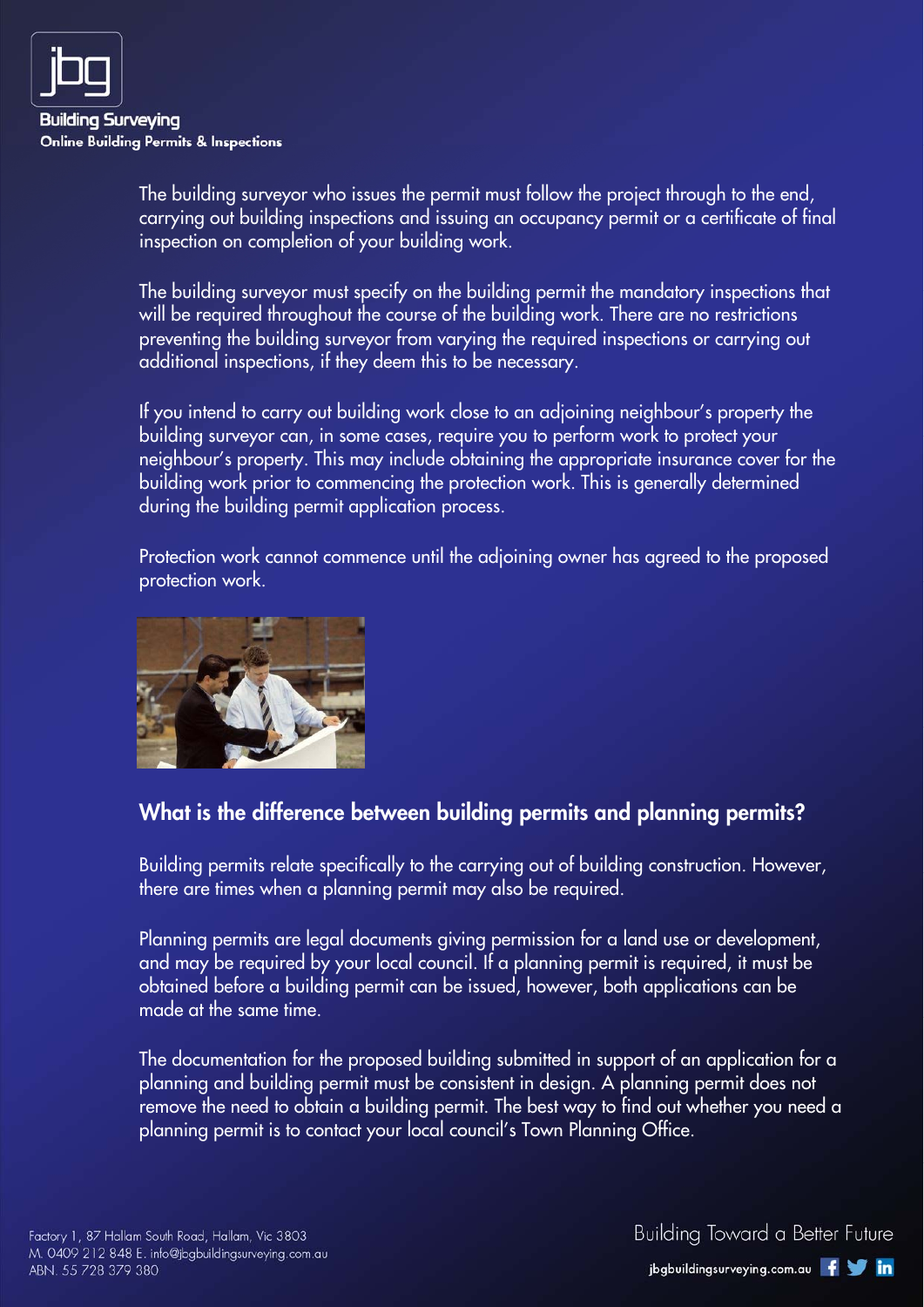

#### When must building work commence?

The Regulations specify the required commencement and completion dates for building works that are associated with a building permit. If works have not commenced or are not completed within the required time period, or an extension to the building permit has not been sought or approved, then the building permit will lapse.

- Building work relating to houses and outbuildings must commence within 12 months and be completed within 24 months of the date of issue of the building permit.
- Building work relating to swimming pools and associated barriers or fences must commence within 12 months of the date of the issue of the building permit and be completed within six months of commencement of the work.
- Building work relating to the reerection of houses and out buildings must commence within six months and be completed within 12 months of the date of the issue of the building permit.
- All other building work, must commence within 12 months and be completed within 36 months of the date of issue of the building permit.

An exception is the re-erection of a building which must be completed within 12 months of the date of the issue of the building permit.

#### Building Permit Levy

The Building Act 1993 imposes a Building Permit Levy. The Levy is paid by an applicant for a building permit and must be paid before the permit can be issued. The levy is collected by the building surveyor and forwarded to the Victorian Building Authority by monthly return.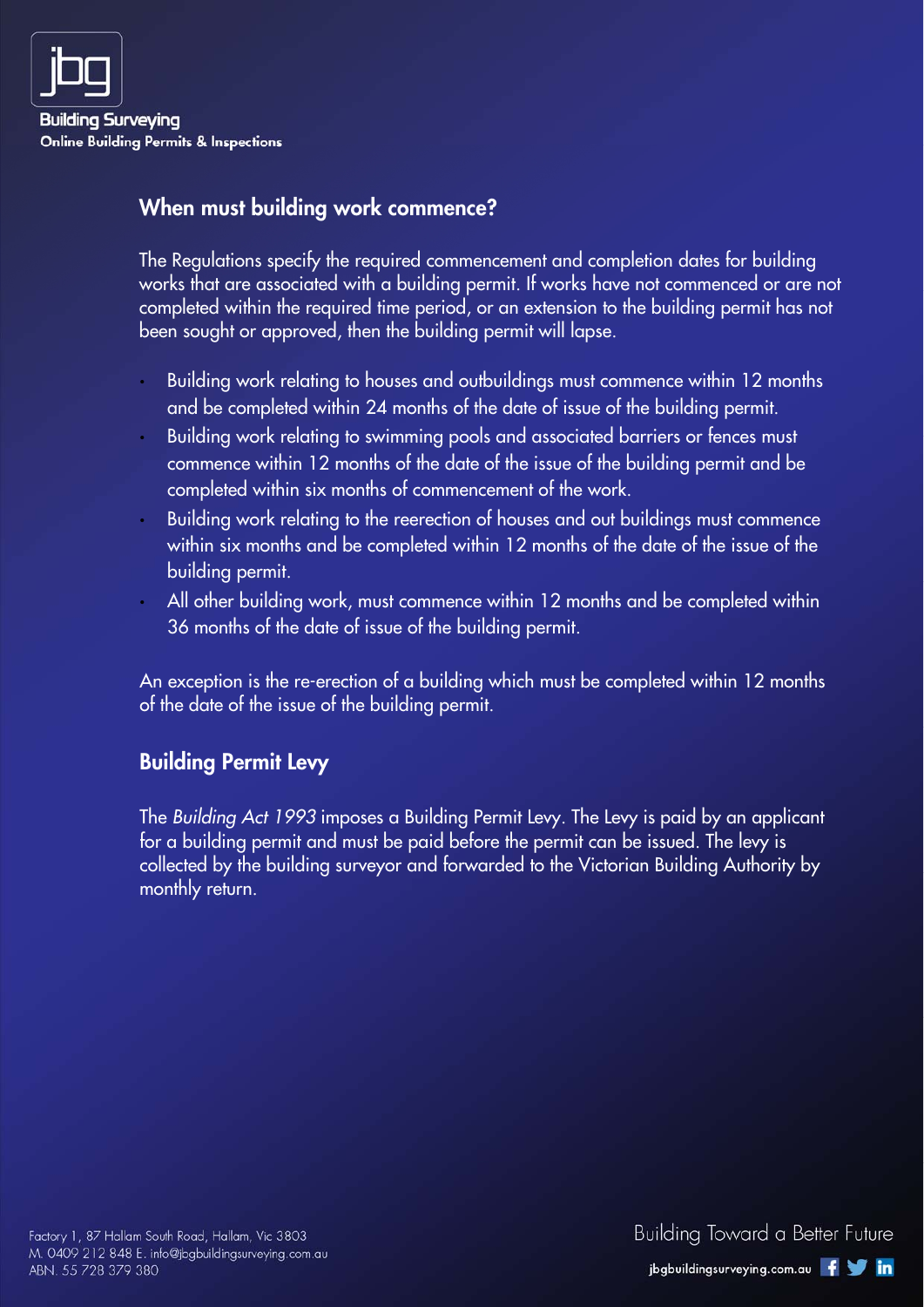

#### Lapsed permits

Under ordinary circumstances, the building work will have commenced and been completed before the expiry of the prescribed time periods.

If for some reason, circumstances prevent the commencement or completion of the building work by the nominated date, you must do one of the following:

- 1. Before the relevant date passes, seek an extension of the time in which the building work must be commenced and/or completed from the relevant municipal or private building surveyor who issued the permit. The relevant building surveyor may grant an extension if the extent of the building work warrants it. If the building surveyor refuses to grant an extension of time for the building permit, you may appeal the decision to refuse the extension of time to the Building Appeals Board; or
- 2. Apply for a determination from the Building Appeals Board to modify regulation 315(4) of the Regulations to allow the RBS to extend the time limits of the building permit.

## What happens if a permit lapses?

If a building permit lapses but building work continues, that work then becomes illegal and the relevant building surveyor should issue a stop work order.

The building work may have been required to be inspected at one of the mandatory inspection stages and where works have continued, it is difficult to determine that the building work complies after it has been completed.

If an owner does not comply with the stop work order, then the relevant building surveyor will refer the matter to the VBA for further action.

The building surveyor who originally issues the building permit may refuse to approve the work or may require a part of the building to be exposed to be satisfied that the work is appropriate before issuing an occupancy permit or certificate of final inspection, whichever is required for that work.

In the instance that the building permit has lapsed and all that is required by the relevant building surveyor is certificates (i.e. plumbing), then a new building permit may not be required. The relevant building surveyor may issue the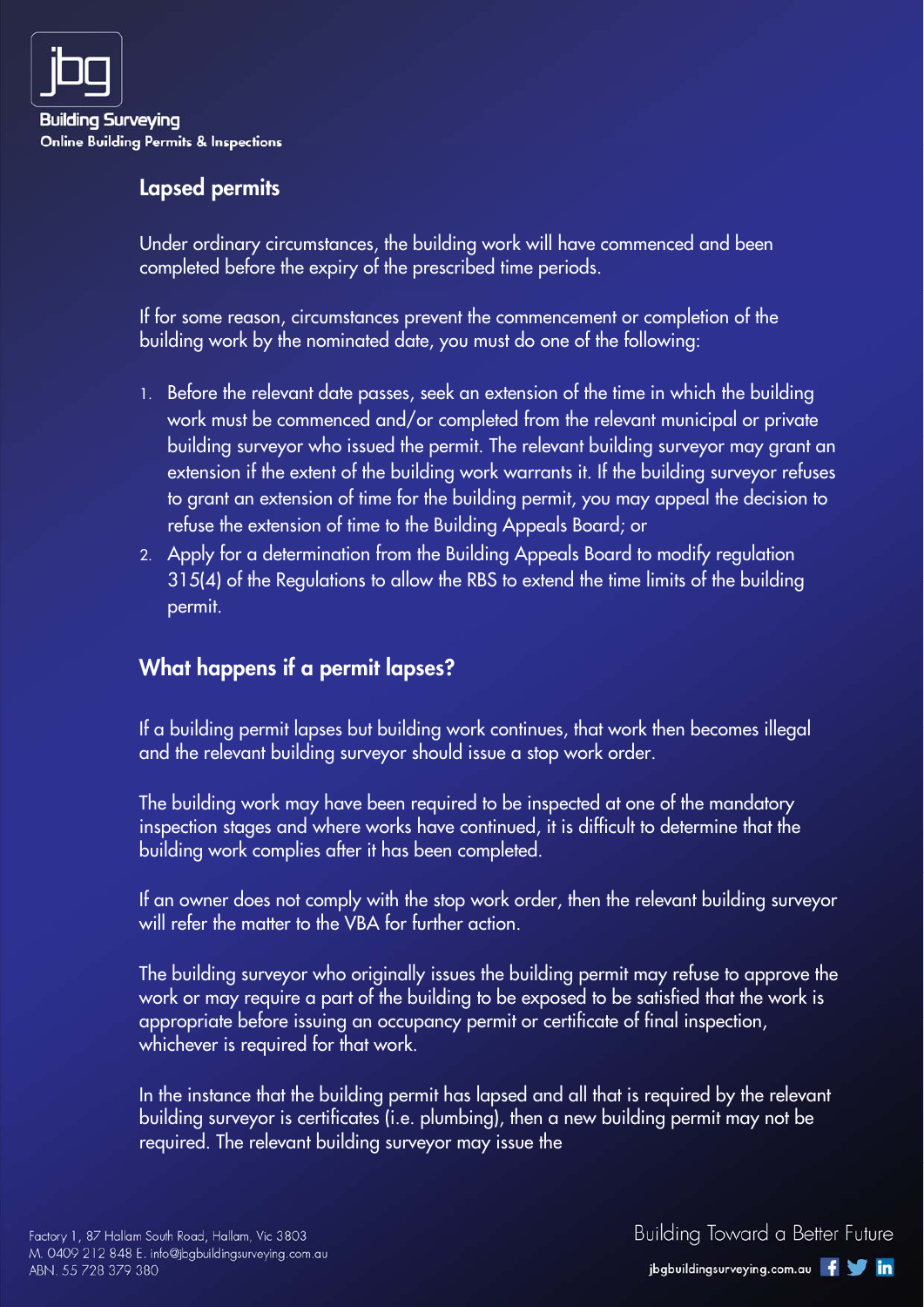

occupancy permit or certificate of final inspection once such certificates have been submitted satisfactorily.

If a building permit lapses and building work is not complete, a new building permit will be required to enable completion of the unfinished building work. This will require a new application for a building permit.

The relevant municipal or private building surveyor will require plans that show the work to be completed and payment of fees and levies relative to that work will need to be paid.

The application must be made to the same building surveyor who issued the original building permit unless an approved termination of his or her appointment has been obtained from the Victorian Building Authority.

#### What are occupancy permits?

Occupancy permits are documents that signify that a building surveyor is satisfied that the completed building work is suitable for occupation. The Building Act 1993 requires the issue of an occupancy permit prior to occupation of a building where a building permit states that one is required.

#### When are occupancy permits required?

A building permit will state whether you require either an occupancy permit or a certificate of final inspection prior to occupation. Building work for a new home (including units or apartments) will always require an occupancy permit to be issued. It is an offence to occupy a new home that does not have an occupancy permit.

A certificate of final inspection is issued for extensions or alterations to existing homes. Extensions and alterations do not require an occupancy permit as the existing building should already have had an occupancy permit issued on its completion. Again, the requirement for issue of a certificate of final inspection will be indicated on the building permit.

Building Toward a Better Future jbgbuildingsurveying.com.au f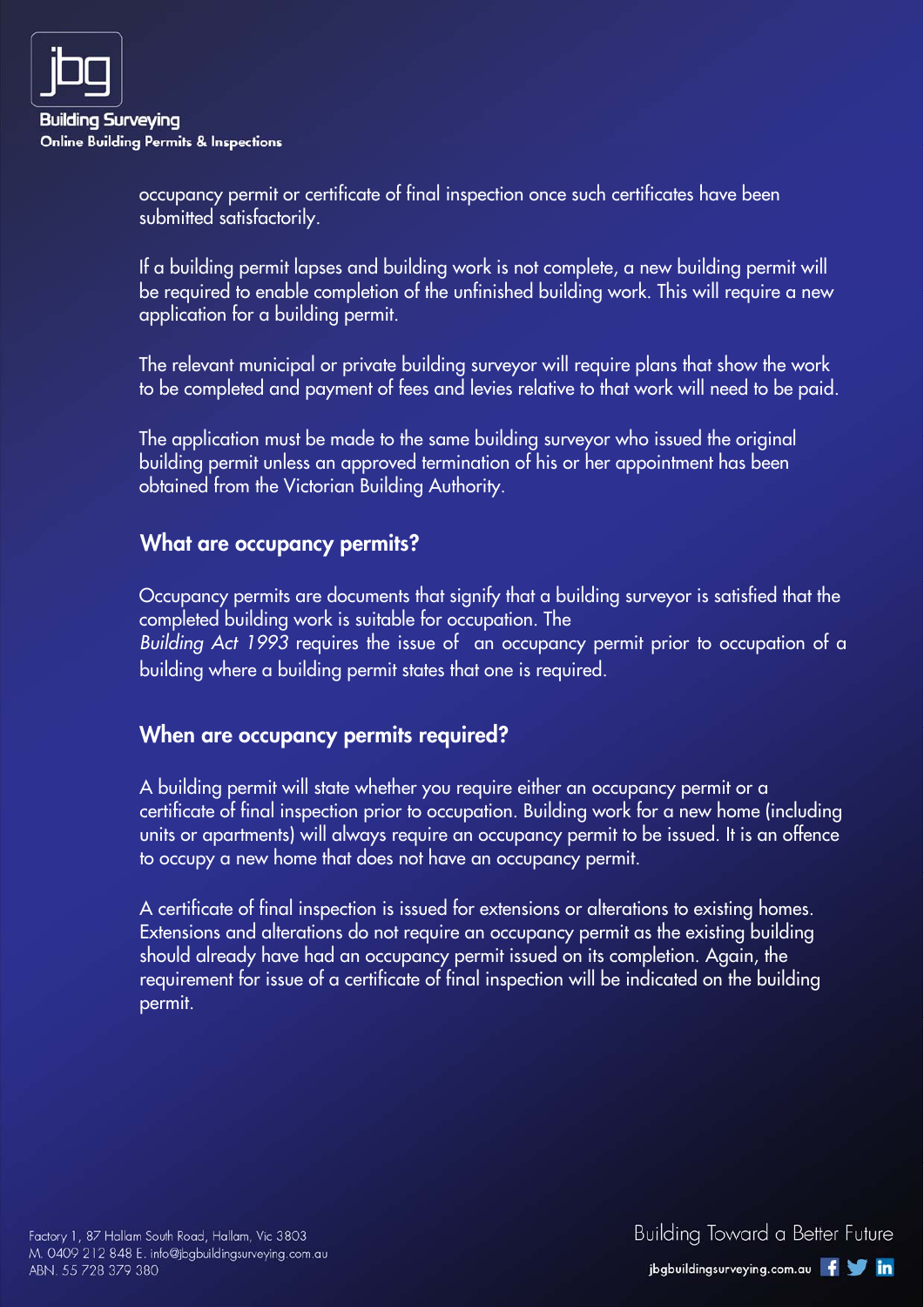

#### What is the process?

Occupancy permits are issued when your building is considered suitable for occupation. An application for an occupancy permit is made to the relevant building surveyor who issued the building permit.

In deciding whether to issue an occupancy permit, the building surveyor may request certificates or statements from various practitioners involved in the construction of the building to confirm that the work complies with relevant building legislation.

#### How does an occupancy permit relate to the building contract?

Where the value of your building work is more than \$5000 and is being carried out by a builder, the builder must be a registered building practitioner and must carry out the work under a major domestic building contract.

With respect to occupancy permits, section 42 of the Domestic Building Contracts Act 1995 sets out the conditions to be met before a builder can request a final payment from you.

The final payment cannot be claimed until the work carried out under the contract has been completed in accordance with the plans and specifications as set out in the contract and the building owner has been given either a copy of the occupancy permit or a copy of the certificate of final inspection. You should read the contract and if you don't understand it, seek legal advice.

In the case of apartments that are bought off the plan, occupation may still not be possible even if an occupancy permit has been issued for an individual unit. This may be due to contractual arrangements such as completion of the contract and settlement. You should obtain legal advice to ensure you understand when settlement will occur and whether it is tied to the issuing of an occupancy permit (or the final inspection or some other factor).